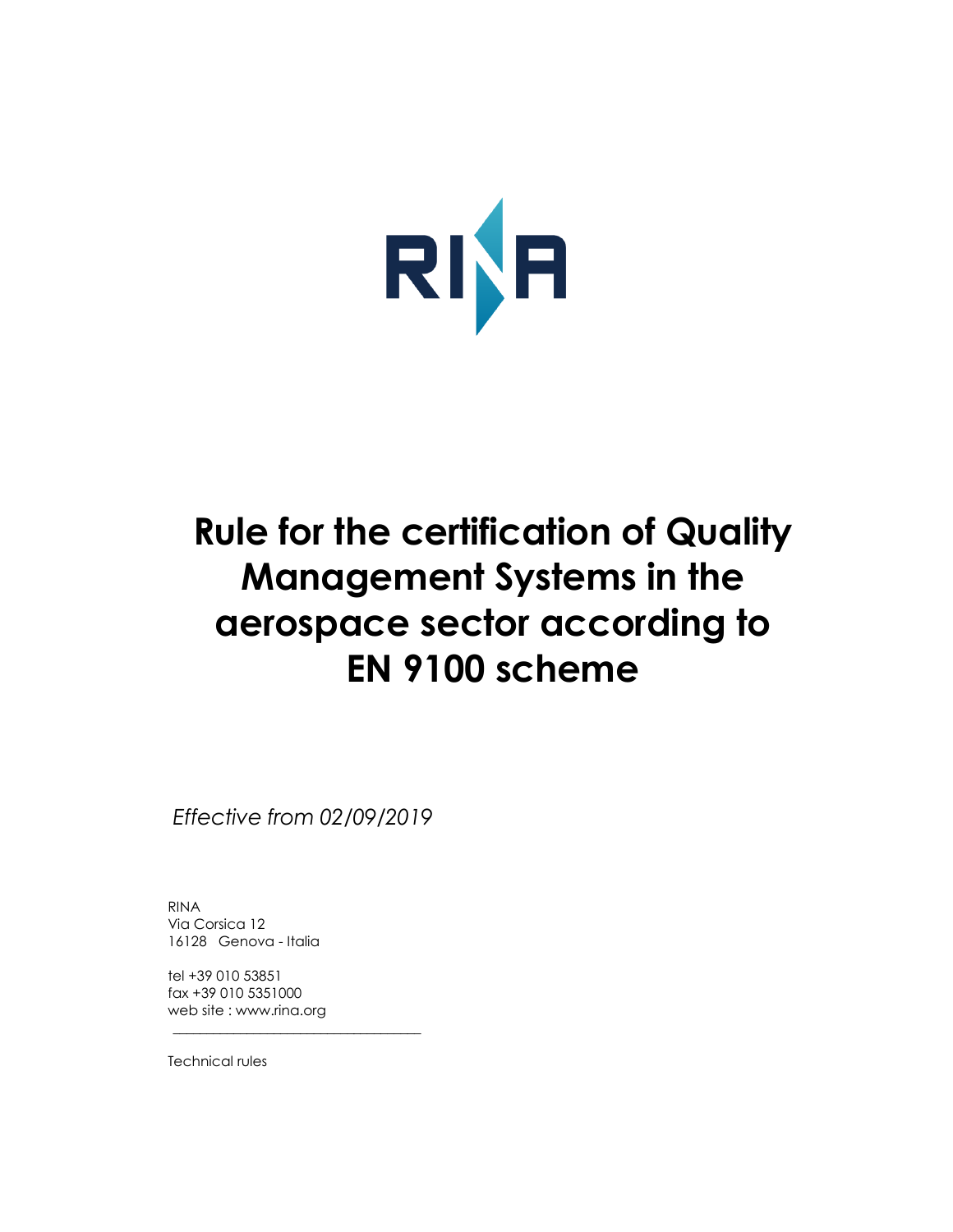

## **CONTENTS**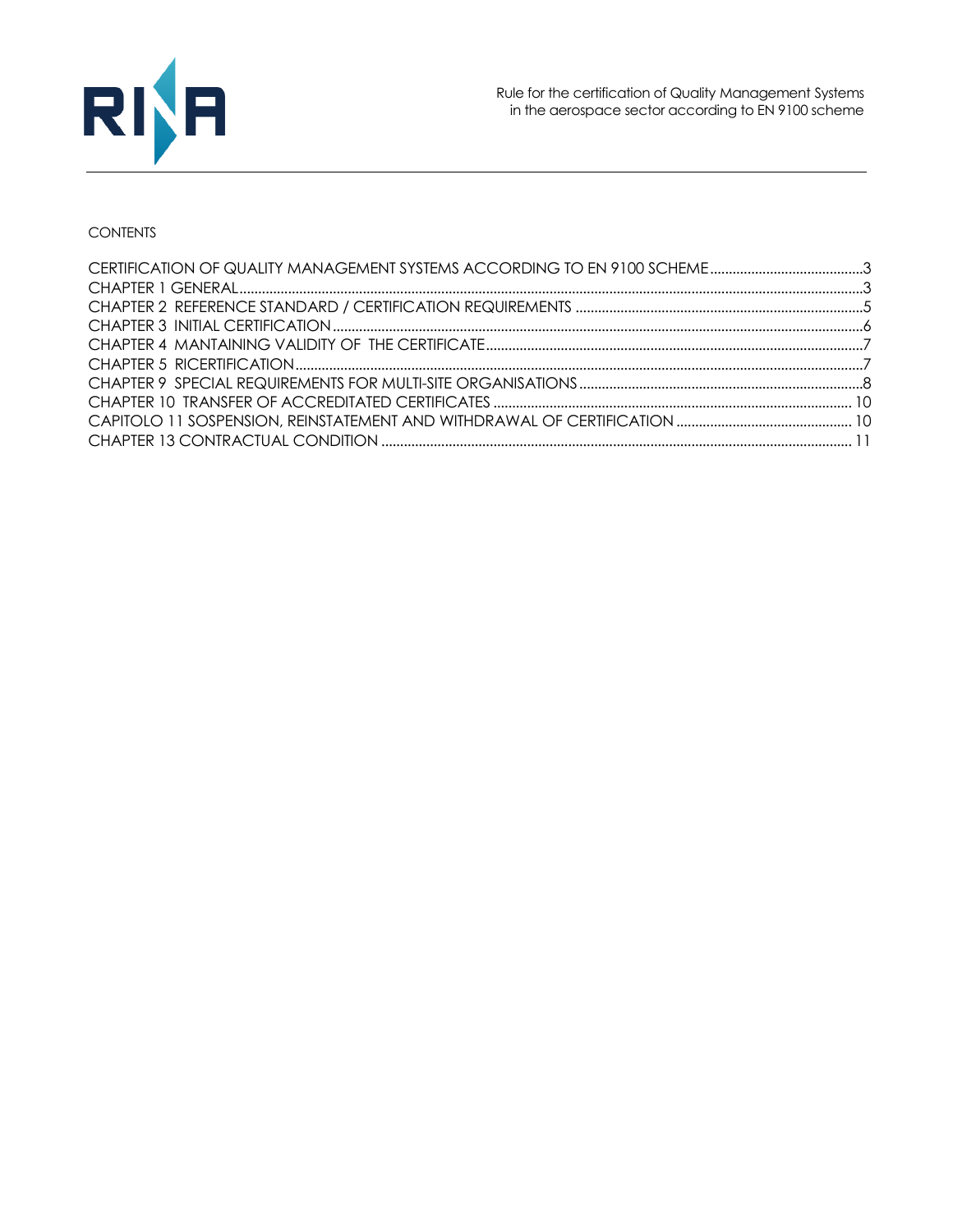

# <span id="page-2-0"></span>**CERTIFICATION OF QUALITY MANAGEMENT SYSTEMS ACCORDING TO EN 9100 SCHEME**

## <span id="page-2-1"></span>**CHAPTER 1 GENERAL**

## **1.1**

These Rules define the additional and/or substitutive procedures applied by RINA for the certification of Aerospace Management Systems in relation to what is already defined in the

General Rules for the Certification of Management Systems

The paragraphs of these Rules refer to (and maintain the same numbering of) the corresponding paragraphs of the General Rules for the Certification of Management Systems for which changes and/or additions have been made.

For any issues not covered in this document, reference should be made to:

- General contract conditions governing system, product and staff
- EN 9104-001:2013
- EN 9101:2018
- Resolution issued by IAQG and available on [www.sae.org](http://www.sae.org/)
- RT-18 ACCREDIA

## **1.2**

RINA issues certification in accordance with the requirements of the ISO/IEC 17021-1:2015 Standard to organizations whose Management System has been recognized as fully conforming to all the requirements of the:

EN 9100:2018, EN 9110:2018 and EN 9120:2018.

The above certificates can be issued both independently and as supplements to ISO 9001:2015 certificates.

If an Organisation that is already certified to ISO 9001 requests certification according to the EN 9100 scheme, all the processes must be fully audited on site from an airworthiness point of view. It is therefore not permitted for just the additional requirements with respect to ISO 9001 to be audited.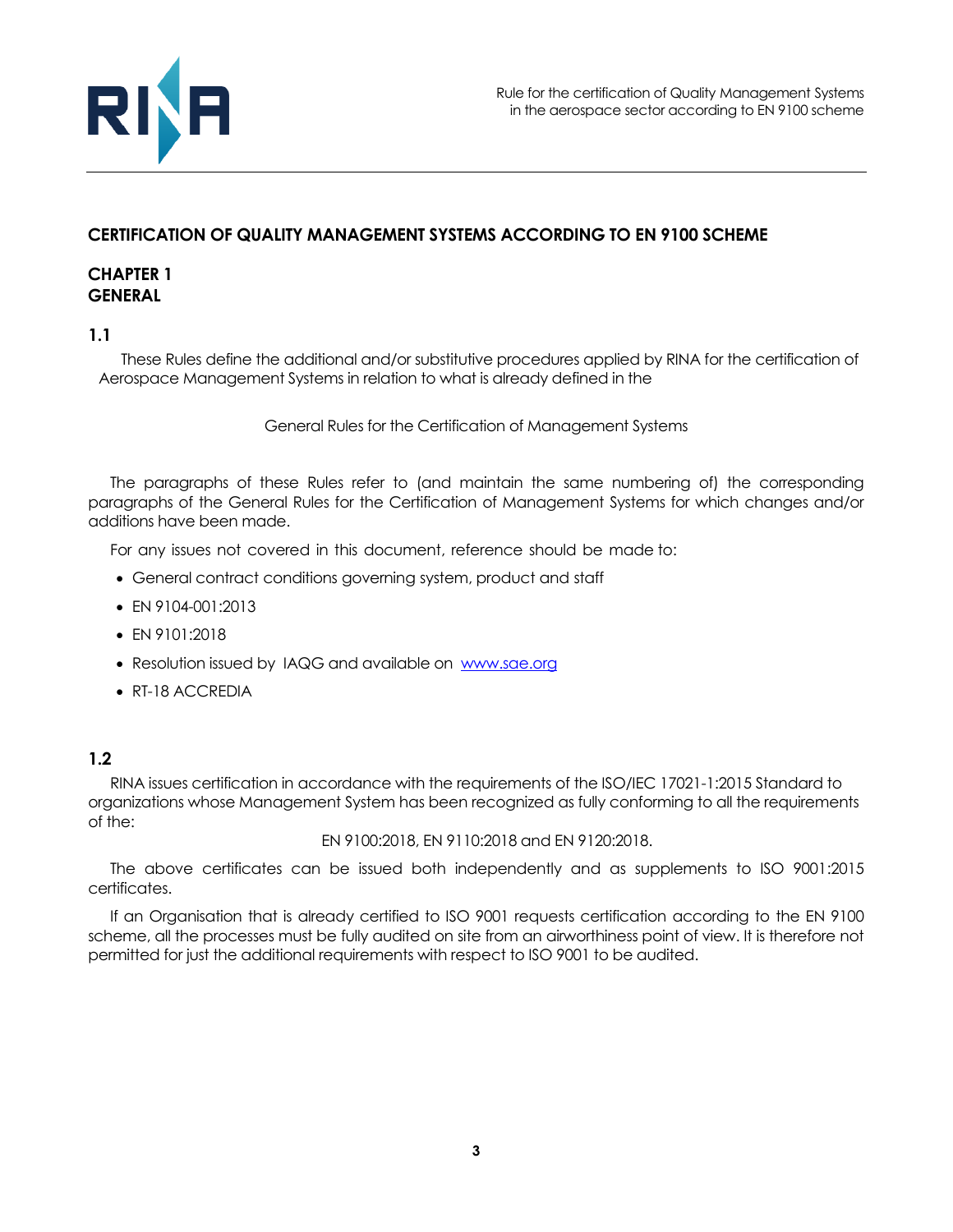

# **1.3**

Certification is open to all Organisations and does not depend on whether they belong to an association or group, but just on the type of activity they perform. While this certification is primarily addressed to organizations operating in the aeronautical, space and defense industry, it may also be requested by organizations operating in other industrial sectors that choose to implement a quality management system with additional requirements compared over an ISO 9001 system.

The "aerospace sector" (pursuant to the EN 9104 series of Standards) means the entire supply chain concerning the design, development, production, distribution, installation, maintenance and servicing of products used in aerospace and/or space and/or defence applications. In particular, the reference standards for certification according to the EN 9100 scheme are as follows:

- EN 9100 Quality Management Systems Model for quality assurance in design, development, production, installation and servicing: standard applicable to organisations which design, develop and produce any type of system/component for the aerospace sector, including installation and servicing (i.e.: design and construction of aircraft, helicopters and any of their components/parts/systems)
- EN 9110 Quality Management Systems Model for quality assurance applicable to maintenance organisations: standard applicable to organisations which undertake maintenance in the aerospace sector (i.e.: maintenance of aircraft and their parts, helicopters and their parts, etc.)
- EN 9120 Quality Management Systems Requirements for stockist distributors: standard applicable to organisations which distribute/sell parts, components, materials to clients in the aerospace sector.

# **1.6**

The body guaranteeing the certificates issued by RINA (Accreditation Body) may require its observers to take part in the audits performed by RINA in order to ascertain whether the auditing methods applied by RINA comply with the relative standards. As well as the presence of these observers, the organisation must also allow representatives of the civil and military authorities and/or of the client and/or of the ASD Aerospace and Defence Industries Association) /AIAD (Italian Industries Association for Aerospace, Systems and Defence) / CBMC (Certification Bodies Management Committee) to company RINA personnel during the audits. The participation of these observers is agreed in advance between RINA and the organisation. If the organisation refuses to accept the above, RINA will implement the certificate withdrawal process.

# **1.7**

The terminology used in these Rules is the one indicated in the ISO 9000 UNI CEI EN ISO/IEC 17000 and EN 9104-001:2013 standards.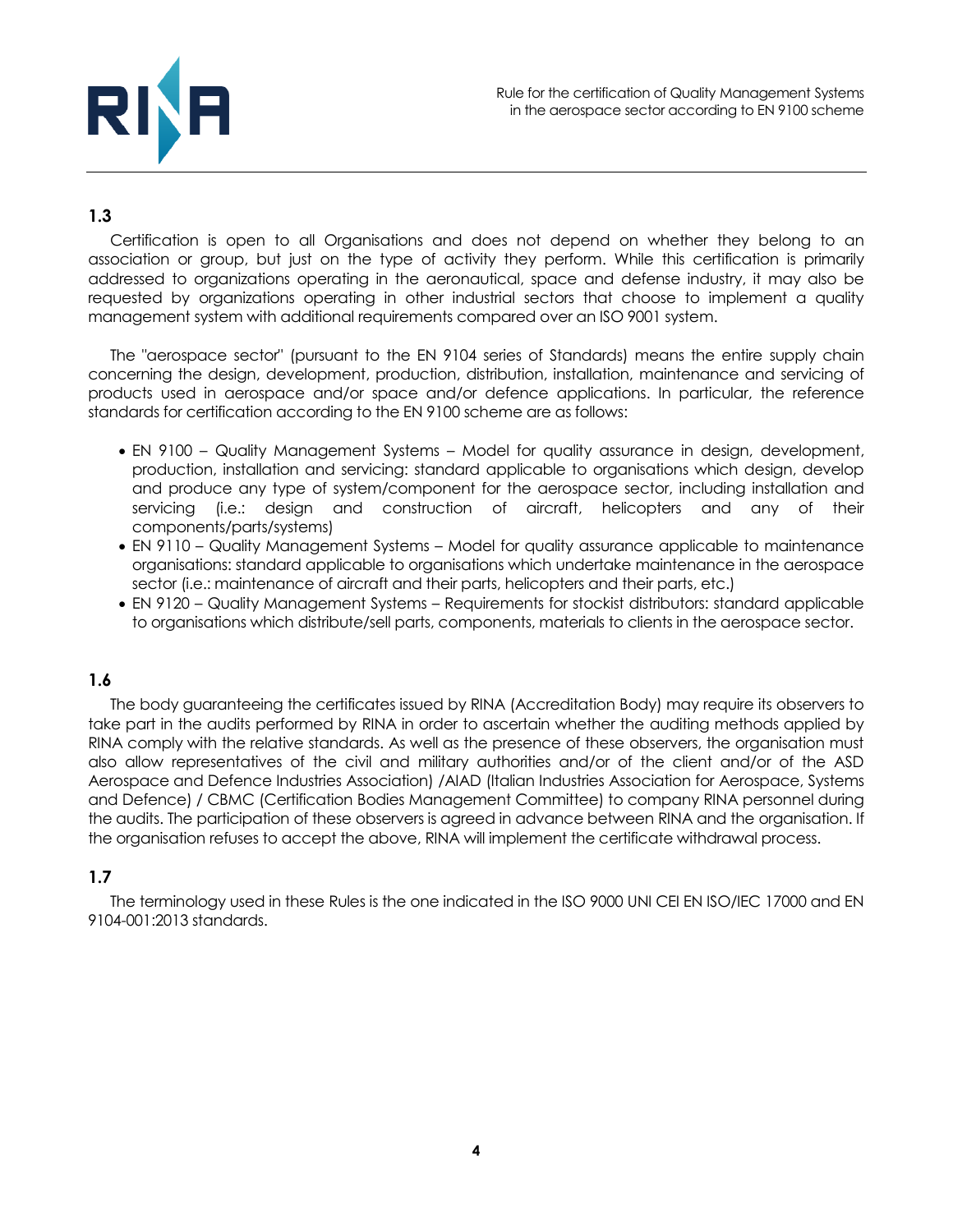

# <span id="page-4-0"></span>**CHAPTER 2 REFERENCE STANDARD / CERTIFICATION REQUIREMENTS**

## **2.1**

To obtain RINA certification, a Quality Management System, as far as applicable in relation to the type of product or service in question, must satisfy, both initially and in the long run, the requirements of the reference scheme and those indicated in the following points of the present chapter, as well as the following requirements:

- RT-18 ACCREDIA Requirements for the accreditation of bodies undertaking certification of Quality Management Systems of companies in the aerospace, security and defence sectors;
- EN 9104 Aerospace series: Process requirements for aerospace quality management system certification/registration programmes;
- any specific requirements requested by the client

During its accreditation activities, in fact, RINA must abide by certain reference documents issued by the accreditation bodies. These documents can be obtained from RINA or directly from the accreditation bodies (consulting their Internet sites, for example).

## **2.2**

In particular, in order to obtain Quality Management System certification in accordance to aerospace scheme, the organisation must:

2.2.1 Have established a Quality Management System and kept it active in total compliance with the requirements of the EN 9100 certification scheme. A Quality Management System is considered as being fully operative when:

- the internal audit system has been fully implemented and its effectiveness can be demonstrated;
- at least one complete management review of the management system has been carried out and documented,
- the objectives and processes required to obtain results in agreement with client requirements and company policy have been defined,
- these processes have been developed,
- monitoring activities and measurements of the processes and products with respect to the policy, the product objectives and requirements have been performed and registered for at least 12 months,
- actions have been implemented to promote continual process improvement and guarantee constancy in production methods and in the quality of the products or services supplied,
- an analysis has been made of the critical nature of the product and the job, as well as of the relative processes, activities and/or production processes that can affect the full conformity of the product (these preventive risk assessments should at least follow the method proposed by EN 9134). This approach makes it possible to identify the possible dangers deriving from anomalies and define the most appropriate control system, on the basis of the potential effect of these anomalies on safety, reliability and airworthiness requirements, and of the potential or measured frequency of occurrence. The relative operative controls, including audit activities, technical and instrumental checks, as well as the relative registrations, required to manage risk factors must be defined on the basis of this analysis.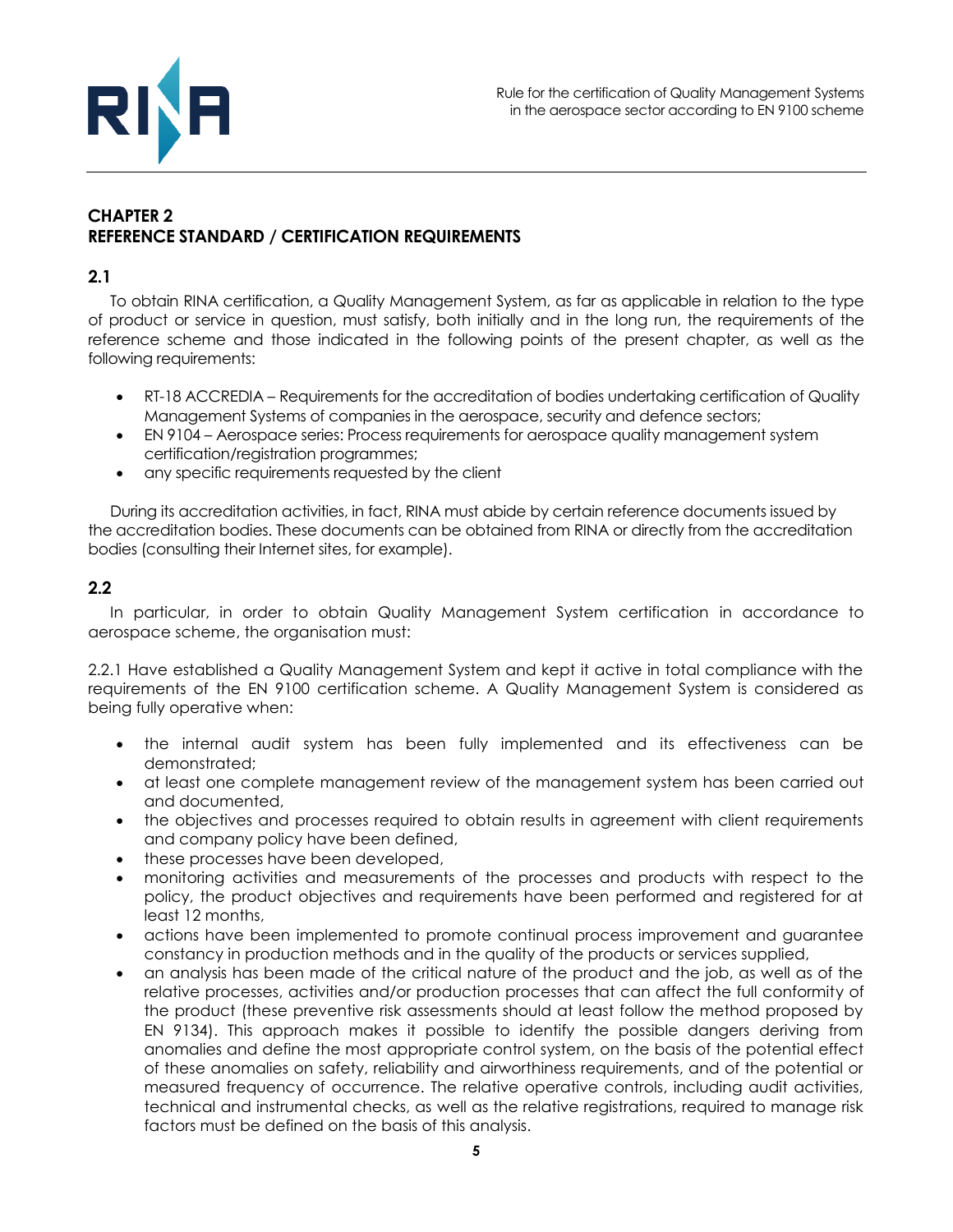

# **2.3**

Conformity of the Management System with the reference standard is verified by means of an audit programme comprising.

- an initial audit in two stages,
- a surveillance audit in the first year
- a surveillance audit in the second year
- a certification renewal audit in the third year.

In particular, for the entire certification process and for subsequent surveillance and recertification audits, RINA will use lead auditors (AEA) and auditors (AA) qualified according to the EN 9104-3 standard.

#### <span id="page-5-0"></span>**CHAPTER 3 INITIAL CERTIFICATION**

#### **3.5**

The initial audit comprises two stages:

- Stage 1 audit performed at the organisation's site
- Stage 2 audit performed at the organisation's site

During the initial audit, the organisation must demonstrate that the Management System has been fully operational and that it effectively applies the system.

If any significant changes which would impact the management system occur, RINA can consider the need to repeat all or part of stage 1. In this case, RINA inform the Organisation if the results of stage 1 may lead to postponement or cancellation of stage 2.

#### **3.6**

In addition to what is stated in section 3.5 of the General Rules for the Certification of Management Systems, the certification process is suspended if major or minor non conformities are found. If at least one or more major and/or minor non-conformities are found, a supplementary audit just be performed within three months in order to check that the proposed corrective action has been applied correctly and effectively; if this audit is successful the certification process is renewed.

Depending on the seriousness and number of findings, RINA may decide to perform a supplementary audit at organisation's site or conduct a documents review of the corrective action taken by the organisation.

If the supplementary audit for checking the proposed corrective action is not performed within three months from the stage 2 audit, RINA reserves the right to terminate the certification procedure and charge the time and money spent up until that moment. In such a case, if the Organisation wishes to proceed with RINA certification, it must submit a new application and repeat the certification procedure.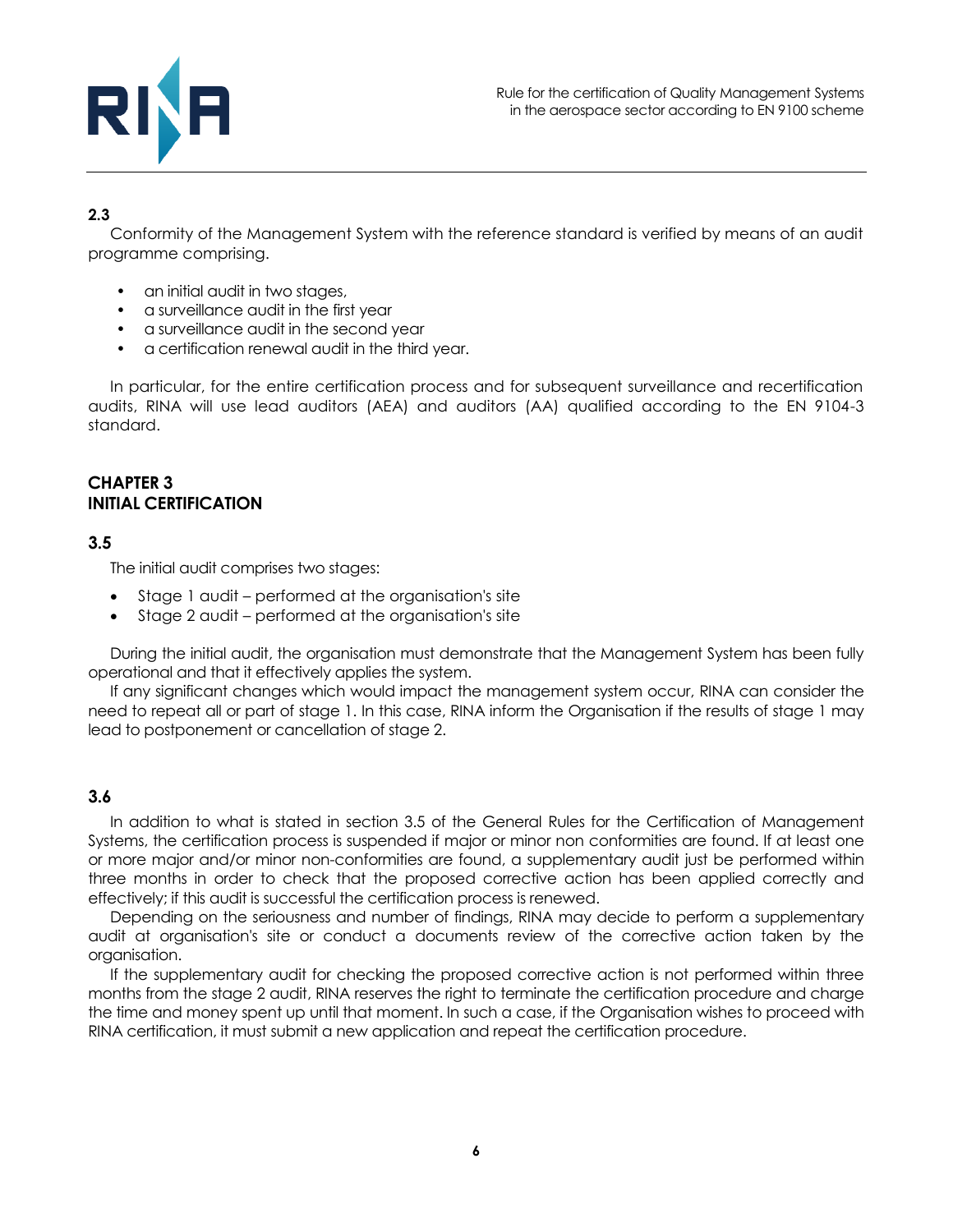

## <span id="page-6-0"></span>**CHAPTER 4 MANTAINING VALIDITY OF THE CERTIFICATE**

#### **4.6**

In addition to what is stated in section 4.6 of the General Rules for the Certification of Management Systems, If any non-conformities are found during the surveillance audits, RINA evaluates the management of these non-conformities as follows:

- if major non-conformities are found, the organisation is subjected to a supplementary audit within the deadline established by RINA, depending on the importance of the nonconformities, but always within three months from the surveillance audit;
- if minor non-conformities are found, the organisation may be subjected to a supplementary audit at the auditor's discretion and within the deadline established by RINA. The organisation must always send RINA written evidence to show it has effectively implemented the proposed corrective action and within 60 days from notification of the non-conformities.

Depending on the seriousness and number of findings, RINA may decide to perform a supplementary audit at the organisation's site or conduct a documents review of the corrective action taken by the organisation. If the non-conformities are not eliminated within the established times or if they do not assure the supplied products/services satisfy customer requirements and applicable law, RINA may suspend certification until these non-conformities have been eliminated and, in any case, as specified in point 11.1.

All costs relative to any supplementary audits deriving from shortcomings in the Quality System will be charged to the organisation.

## <span id="page-6-1"></span>**CHAPTER 5 RICERTIFICATION**

## **5.4**

In addition to what is stated in section 5.4 of the General Rules for the Certification of Management Systems, if at least one or more major and/or minor non-conformities are found, within a maximum of three months and in any case before the date of expiry of the certificate of conformity, a supplementary audit must be performed in order to ascertain the correct and effective application of the proposed corrective action.

Depending on the seriousness and number of findings, RINA may decide to perform a supplementary audit at the organisation's site or conduct a documents review of the corrective action taken by the organisation.

The established times within which the organisation must perform the supplementary audit are communicated to the organisation in the recertification audit report.

All costs relative to any supplementary audits deriving from shortcomings in the Quality System will be charged to the organisation.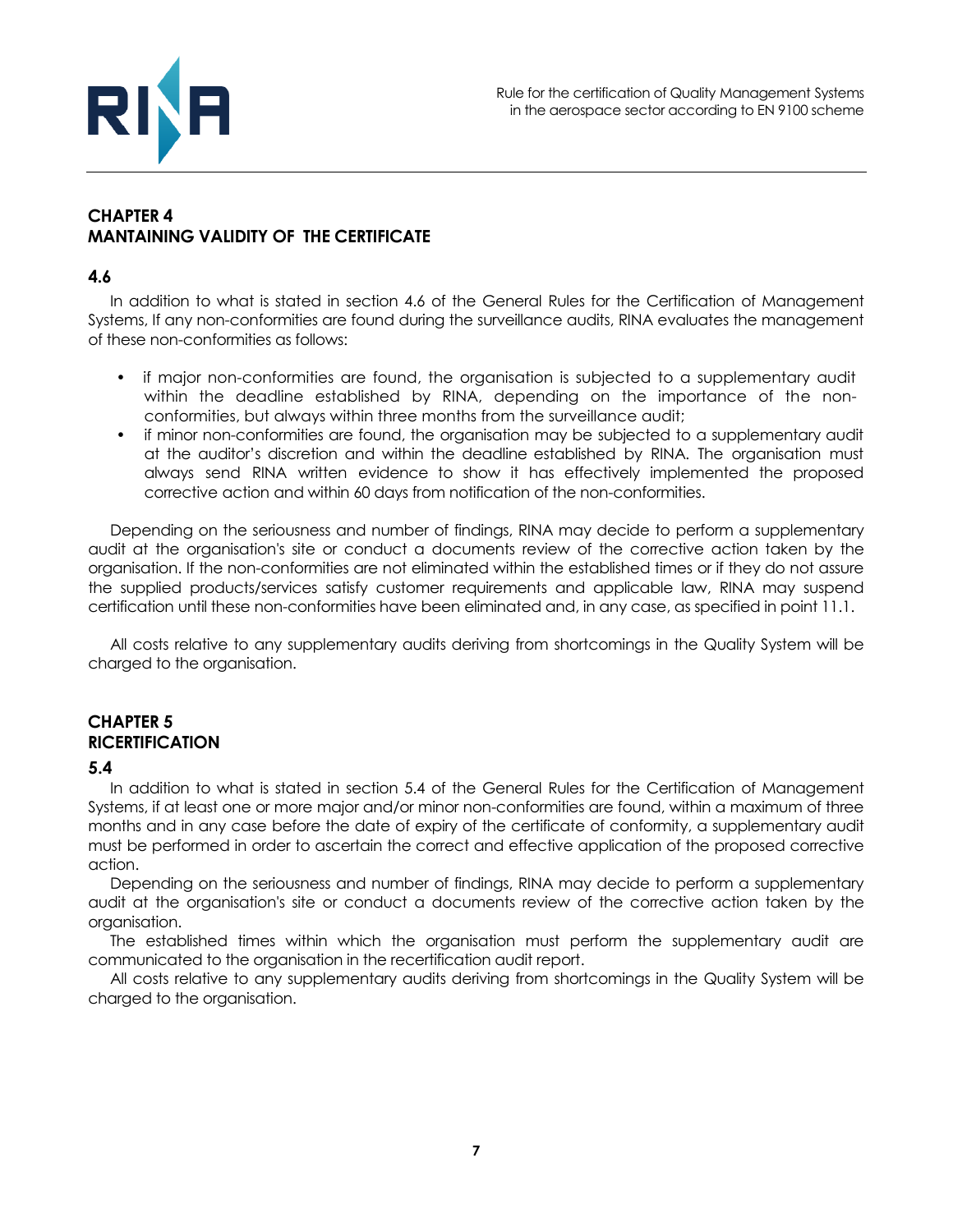

# <span id="page-7-0"></span>**CHAPTER 9 SPECIAL REQUIREMENTS FOR MULTI-SITE ORGANISATIONS**

#### **9.1**

This paragraph defines the different types of organisational structure when an organisation operates through more than one operational site and in particular:

- Multiple site organisations: an organisation can be defined as multiple site when it minimally meets the requirements of the IAF MD 1 document.
- Campus organisations: an organisation is defined as campus which has identified a central function here specific activities (detailed in annex B of EN 9104 standard) are planned, controlled and managed and whose production process of the product/service is decentralised, sequential and linked. In the production process, the output elements of one site are the input elements of another site and the final result is the product/service. Dissimilar processes or activities can be developed in different sites or combination of sites; however, all the sites depend on the same quality management system. A campus can produce one or more products, guaranteeing that these products belong to the same family (>80% similar) and are produced using the same methods and procedures.
- Organizzazioni Several Site: E' definita Several Site, un'Organizzazione che ha identificato una funzione centrale dove specifiche attività (dettagliate in allegato B alla norma EN9104- 1) sono pianificate, controllate e gestite ed è composta da una rete di siti dove i processi di ogni sito non sono sostanzialmente simili (<80% simili); i siti possono operare seguendo o non seguendo le stesse procedure e metodologie che devono essere comunque controllate attraverso un unico sistema di gestione per la qualità. I siti realizzano diversi prodotti/servizi.
- Several site organisations: an organisation is defined as several site which has identified a central function where specific activities (detailed in annex B of EN 9104 standard) are planned, controlled and managed and which consists of a network of sites in which the processes of each site are not substantially similar (<80% similar); the sites can operate following or not following the same procedures and methods which must, in any case, be controlled through one common quality management system. The sites produce different products/services.
- Complex organisations: an organisation is defined as complex which has identified a central function where specific activities (detailed in annex B of EN 9104 standard) are planned, controlled and managed and which can consist of a combination of multiple site, campus and/or several site organisations.

During the contractual assessment stage, through the information sent by the organisation applying for certification, RINA must identify the type of structure and on the basis of this, define case by case how the certification activities are to be carried out, which will be confirmed during the stage 1 audit.

## **9.2**

In the case of certification, regardless of the type of organisational structure, all the sites subject to certification, the head office, all the production sites and any remote sites (e.g.: commercial sites, design centres, etc.) must undergo the stage 2 audit and be audited against the complete and applicable requirements of the quality management standards of the aerospace sector.

Moreover, the stage 1 audit must be performed at the site identified as the headquarters and at a significant number of sites, including the sites which differ in terms of both technology and activities.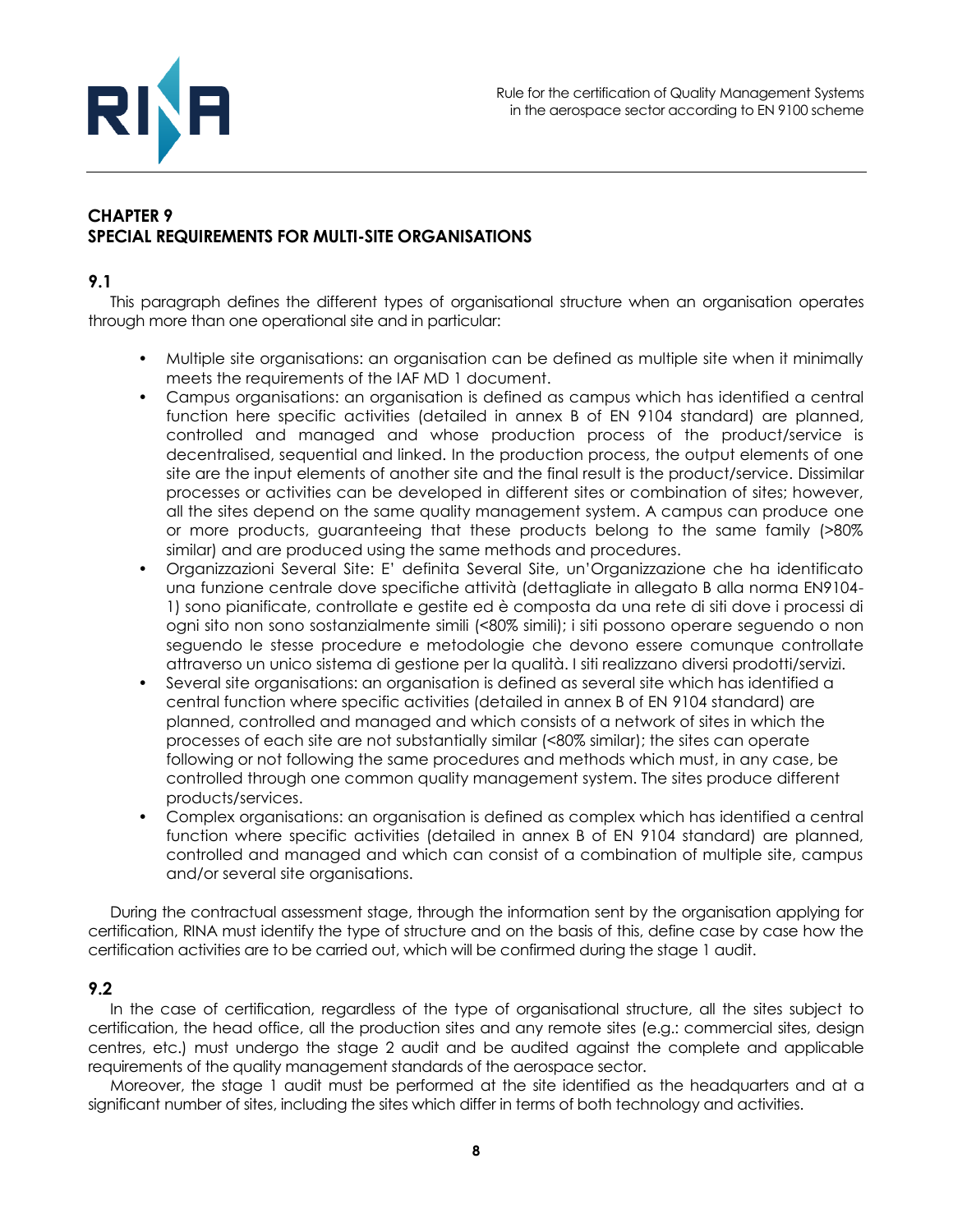

In the case of surveillance, if the organisational structure is multiple site, all the sites subject to certification must be audited at least once during the surveillance cycle:

- during the first year of the three-year certification cycle, the head office and 50% of the production sites subject to certification must be audited;
- during the second year of surveillance, the head office and the remaining 50% of the production sites subject to certification must be audited.

In the case of campus, complex or several site organisational structures, on the other hand, all the sites subject to certification must be audited at each surveillance audit.

In recertification, regardless of the type of organisational structure, the head office and all the sites (including the remote sites) subject to certification must be audited against the complete and applicable requirements of the quality management standards of the aerospace sector.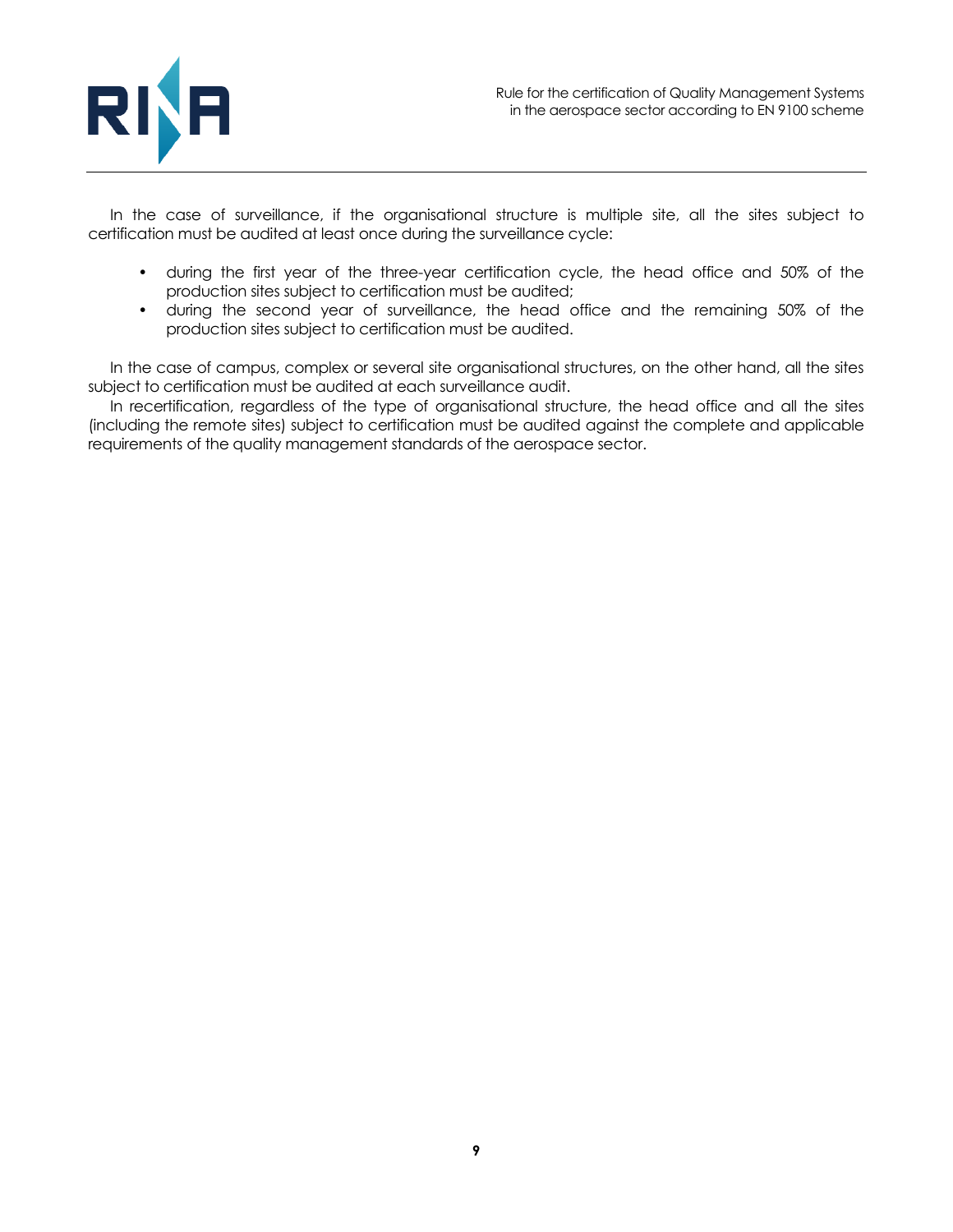

# <span id="page-9-0"></span>**CHAPTER 10 TRANSFER OF ACCREDITATED CERTIFICATES**

#### **10.1**

In addition to what is stated in section 10.1, transfer of certification always occurs after an audit of the organisation's site as follows:

- if the certificate is to be transferred in the 12 months before its expiry, a complete audit (Stage 1) and Stage 2) is to be carried out;
- if the certificate is to be transferred during the first two years of the certification cycle, an AEA will have to carry out an audit of the organisation's site to confirm validity of the certificate being transferred.

## <span id="page-9-1"></span>**CAPITOLO 11 SOSPENSION, REINSTATEMENT AND WITHDRAWAL OF CERTIFICATION**

#### **11.1**

The validity of the Certificate of Conformity may be suspended as indicated in the "GENERAL CONTRACT CONDITIONS GOVERNING SYSTEM, PRODUCT AND PERSONNEL CERTIFICATION" and in the following specific cases:

- if the organisation does not allow surveillance or recertification audits to be performed at the requested frequencies;
- if non-conformities are found in the Quality Management System which have not been corrected within the time limits established by RINA and, in any case, not later than 60 days from the date of the audit;
- if the organisation does not observe the deadlines established for the communication of corrective actions, following non-conformities/observations indicated in the audit report;
- if the organisation has made far-reaching changes to its site/s or moves to another site without informing RINA of such changes;
- if the organisation has made significant modifications to its Quality Management System which have not been accepted by RINA;
- the organisation has undergone important re-structuring and has not reported this to RINA;
- if it refuses or obstructs the participation in audits of the observers of the accreditation body and of AIAD-CBMC;
- for evidence that the Quality Management System does not guarantee compliance with the laws and regulations applicable to the activity and/or the site/s;
- notification to the organisation of inadequately managed complaints made by aerospace manufacturer clients;
- payment arrears;
- if the organisation does not define and does not update the data related to the OASIS Administrator throughout the period of validity of the certificate;
- if justified and serious complaints received by RINA are confirmed;
- If the organization does not provide copy of the audit report and its attachment, if requested by its Customer or potential Customer.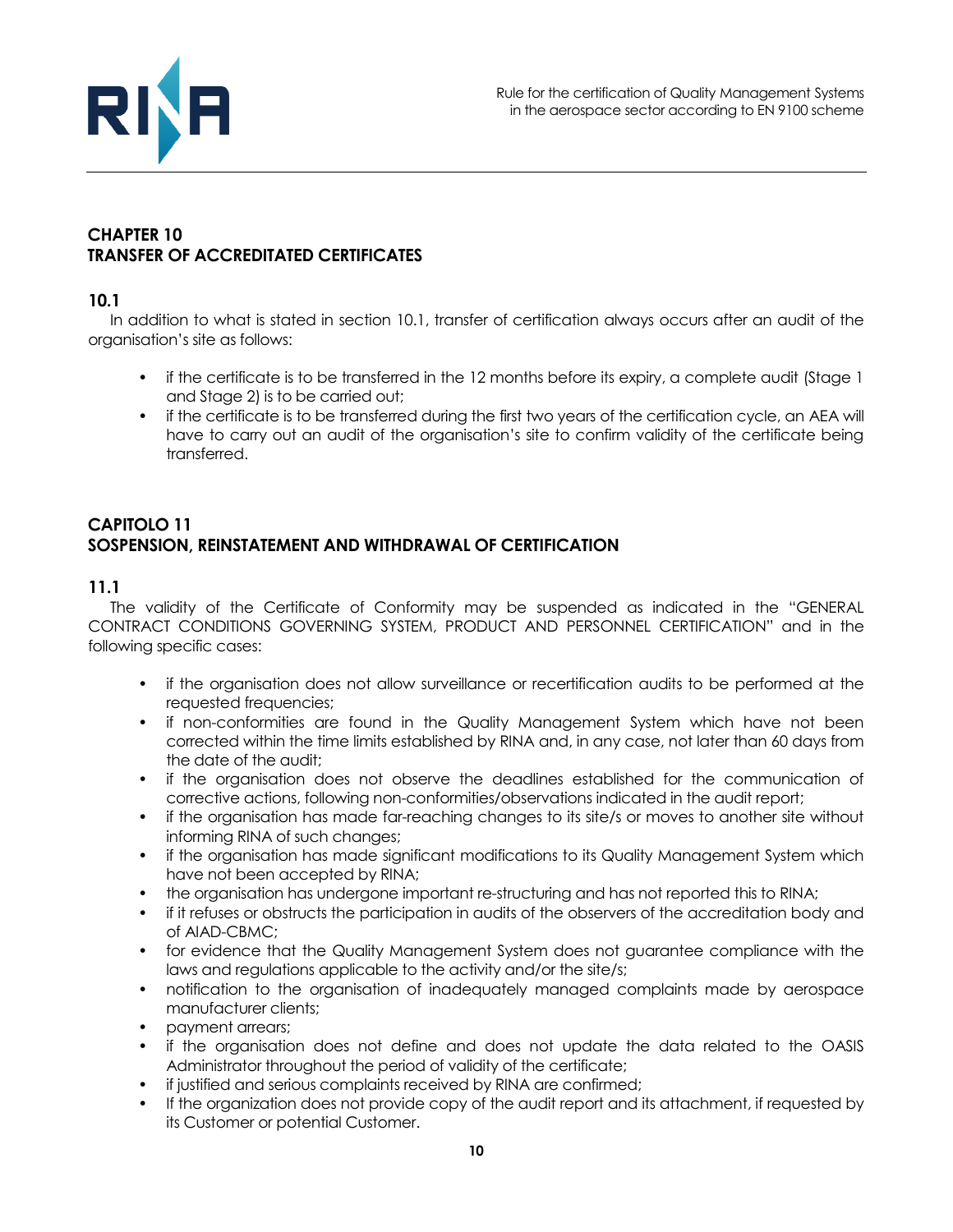

The organisation may also make a justified request to suspend certification, normally for not more than six months and in no case after the date of expiry of the certificate. The recertification audit is to be performed 3 months before the certificate expires.

The suspension will be notified to the organisation in writing, stating the conditions for reinstating certification and the date by which the new conditions are to be complied with.

## <span id="page-10-0"></span>**CHAPTER 13 CONTRACTUAL CONDITION**

In addition to the contents of chapters 20 and 21 of the above document concerning the use of the certification logos, organisations certified according to the EN 9100 scheme can use the SCSA-AIAD (Aerospace Sector Certification Scheme) logo on their letterhead and other company documents, such as invoices and brochures, with the following limits:

- il logo è protetto da Copyright e può essere utilizzato solo per indicare il possesso della certificazione EN 9100 / EN 9110 / EN 9120 da parte dell'Organizzazione
- the logo is protected by copyright and can only be used to indicate the organisation's possession of EN 9100, EN 9110, EN 9120 certification;
- minimum dimensions: sufficient to ensure the wording in the logo remains legible;
- maximum dimensions: no particular requirements;
- Colours: only the original ones.

In addition to the contents of chapter 6.2 of the contractual conditions, access to and consultation of the documents concerning certification/ validation and verification are restricted to the functions involved in the certification/validation and verification procedure and to the Organisation in question, as well as to the representatives of Accreditation and Control Bodies such as ACCREDIA, ASD, AIAD, JAA and NAA.

In addition to the contents of the contractual conditions, the Organisation, upon obtaining the certification, shall provide copy of the audit report and its attachment, if requested by its Customer or potential Customer, unless justification can be provided (competitor, conflict of interest). As alternative to sending the audit report, the Organisation may authorize the display of these documents inside OASIS Database.

Organisations which apply to RINA for certification authorise the latter to make the information related to the certification, surveillance and recertification process available in the OASIS database; this information is divided into TIER 1 (information related to issue of the certificate) or TIER 2 (information related to audit results, non-conformities, corrective actions, suspensions, etc.).

Should an organisation lose certification according to the EN 9100 scheme, it must immediately inform its clients in the aerospace sector.